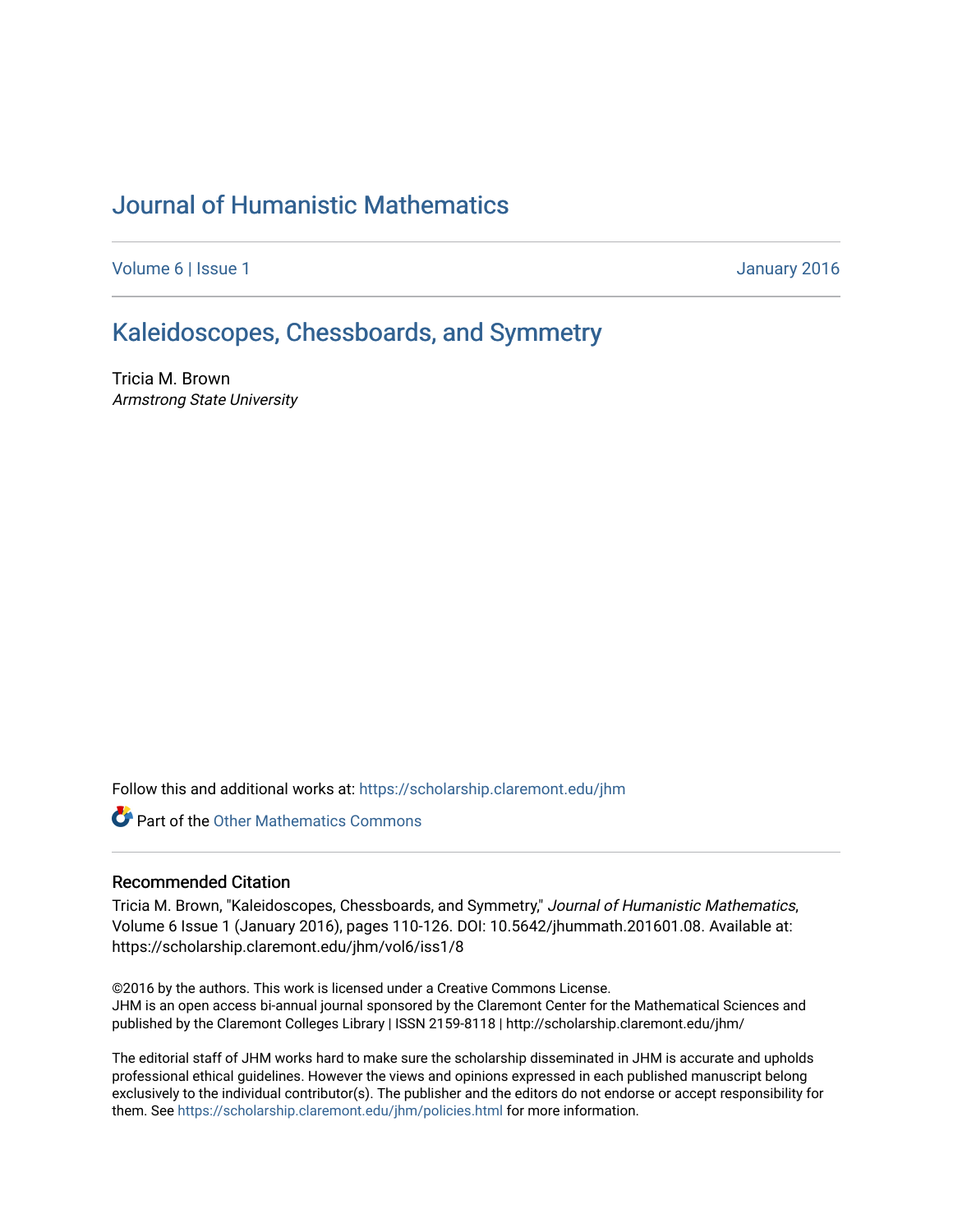## Kaleidoscopes, Chessboards, and Symmetry

Tricia Muldoon Brown

Department of Mathematics, Armstrong State University, Savannah, GA, USA patricia.brown@armstrong.edu

#### Abstract

This paper describes the n-queens problem on an  $n \times n$  chessboard. We discuss the possible symmetries of  $n$ -queens solutions and show how solutions to this classical chess question can be used to create examples of colorful artwork.

Keywords: n-queens; symmetry; art.

### 1. Introduction

When I was a child, I grew up next door to a wonderful older couple who would open their home and their treasures to me and my siblings. My favorite object was a beautiful (and breakable) glass kaleidoscope. I can remember very carefully lifting up the triangular case, pointing toward the sunlight, and slowly rotating the glass knob. I was rewarded with an exciting array of motion and color and enchanted by the symmetry of the reflections. Eventually our neighbors moved away and the kaleidoscope was relegated to my memories, until I was reminded of it by patterns found in solution sets of the n-queens problem from recreational mathematics. To me, these patterns, as illustrated in Figure [1,](#page-2-0) have the same wonderful symmetry and feeling of motion as did the forgotten kaleidoscope of many years ago.

While pretty, the two images in Figure [1](#page-2-0) do lack some of the depth of color that the kaleidoscope is able to showcase. In order to enhance these illustrations with more color and more motion while preserving the essential mathematical structure from the n-queens problem, I began to experiment by overlapping and coloring the designs from multiple solutions. The result was the creation of some more dramatic, but still symmetric designs as shown in Figures [2](#page-2-1) and [3.](#page-3-0) The rest of this article will explore the symmetry and creation of such artwork.

[Journal of Humanistic Mathematics](http://scholarship.claremont.edu/jhm/) Vol 6, No 1, January 2016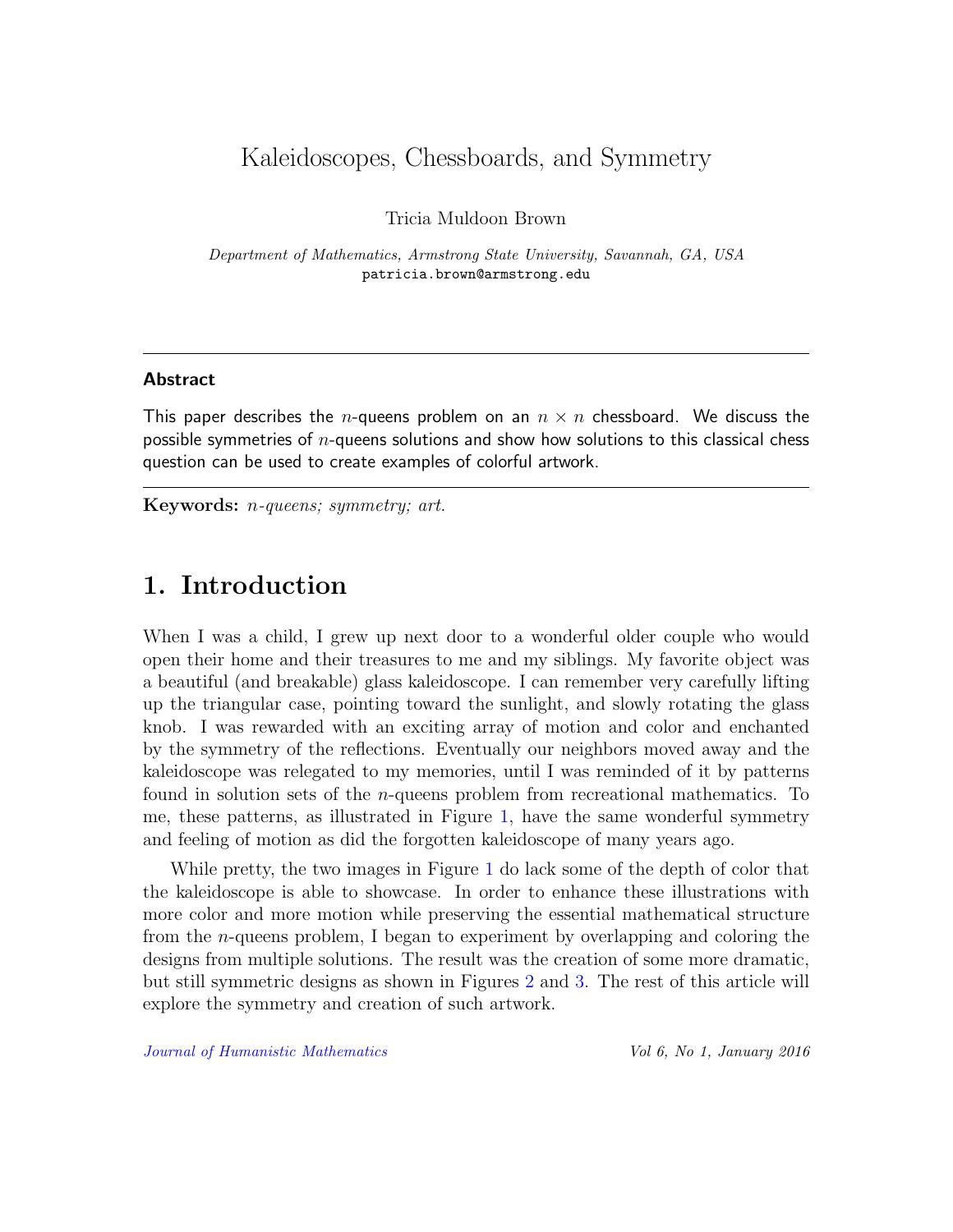<span id="page-2-0"></span>

Figure 1: Two equivalence classes of *n*-queens solutions.

We will begin with a description of the  $n$ -queens problem on a chessboard in Section [2,](#page-3-1) and then in Section [3,](#page-5-0) we discuss the possible symmetries of solutions to this classical problem. Finally we conclude in Section [4](#page-10-0) with more artwork created by n-queens solutions and their symmetries followed by a discussion on beauty and symmetry.

<span id="page-2-1"></span>

Figure 2: Artwork created by overlapping 24-queens solutions.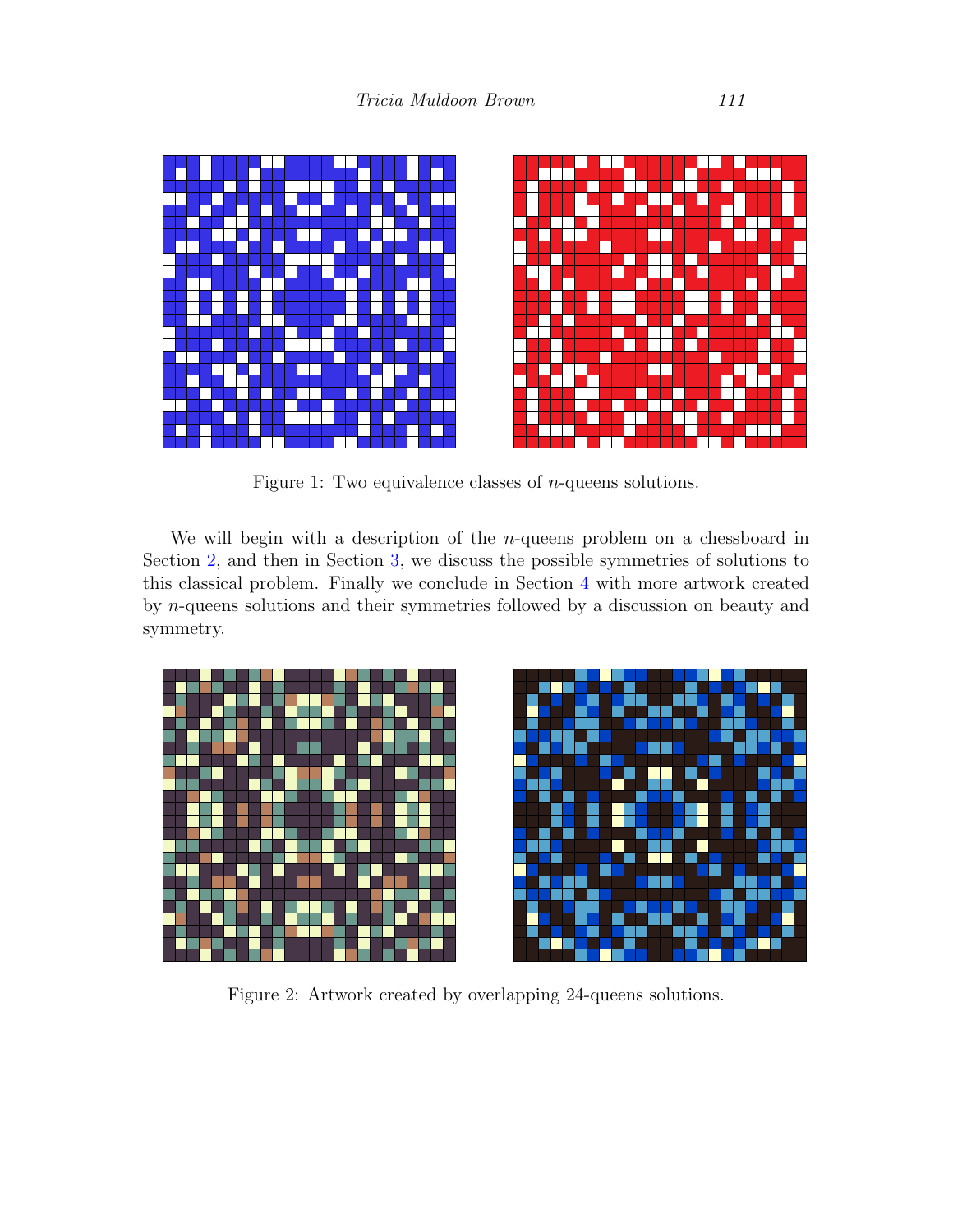<span id="page-3-0"></span>

Figure 3: Noonday Sun.

# <span id="page-3-1"></span>2. The n-queens problem

The *n*-queens problem is a classical chess problem that asks, "When can *n* queens be placed on an  $n \times n$  chessboard so that no queen can attack another?" The origins of this problem go back to Max Bezzel [\[4\]](#page-16-0) in 1841, who asked if eight non-attacking queens could be placed on a standard  $8\times 8$  chessboard. In 1850 all 92 solutions in the standard case were published by Nauck [\[14\]](#page-17-0), and in 1874 Pauls, in two articles [\[16,](#page-17-1) [17\]](#page-17-2), gave the first set of solutions for the general  $n$ -queens problem, that is, the problem of finding a specific solution set of *n* queens for every  $n \geq 3$ .

In the following years, researchers began to look for other sets of general solutions to this problem. Computationally given a small enough  $n$  (or fast enough computer) all possible solutions can be listed out, but this is not practical for large  $n$ . A general solution must allow a user to generate an infinite set of sets of non-attacking queens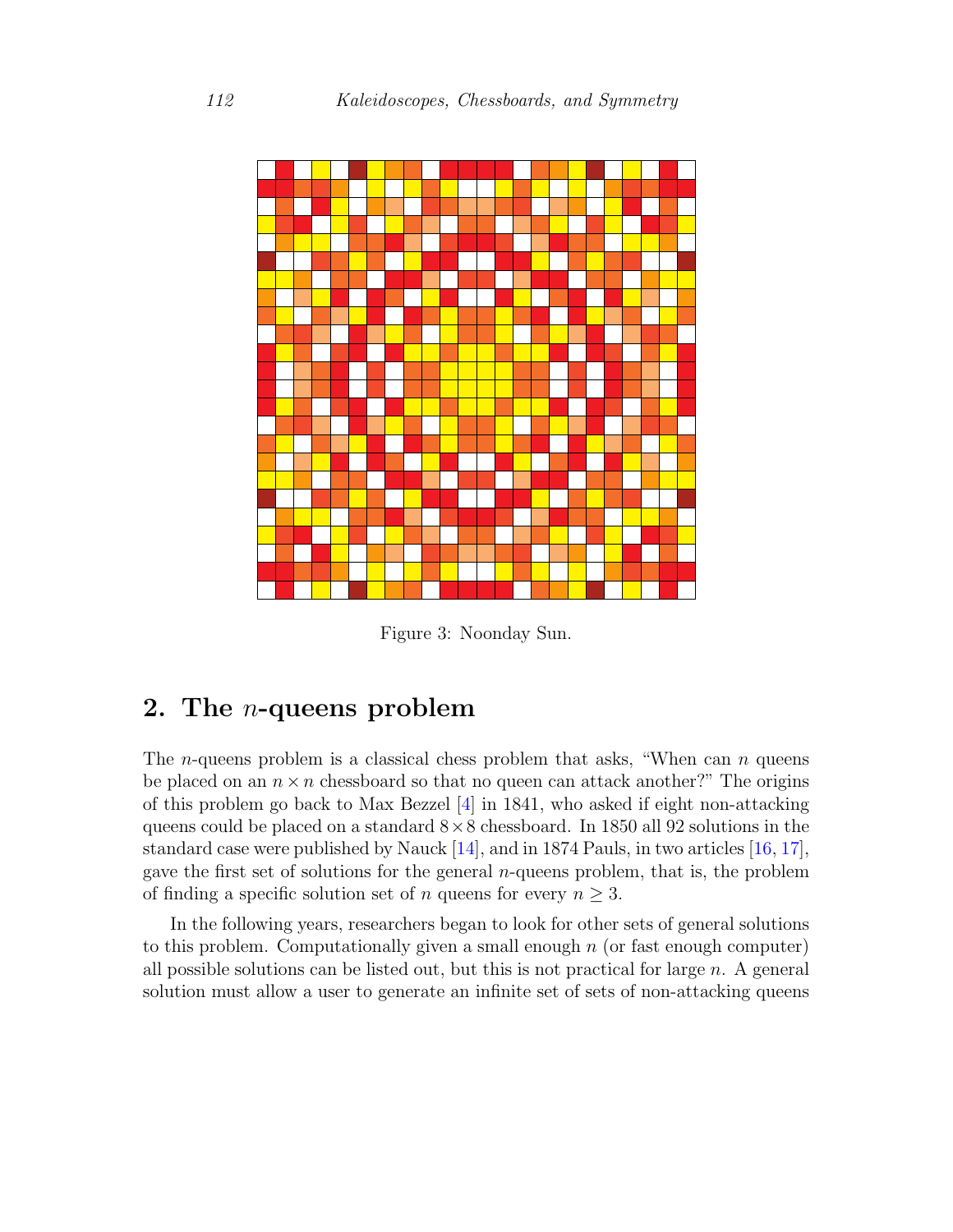of various sizes. Techniques for finding these infinite sets include congruency classes, d-circulants, magic or semi-magic squares, Latin squares, and quasi-groups. Generalizations of this problem also abound, including investigating n-queens solutions on boards of different shapes and topological structures as well as boards with other pieces, such as pawns, blocking queens' attacks. A reader could discover more about techniques used to solve and generalizations of the  $n$ -queens problem in a survey paper by Bell and Stevens [\[3\]](#page-16-1).

For this paper, we restrict the size of our chessboards to n congruent to  $0$  modulo 6 and first consider classical *n*-queens solutions. One historical technique for finding an n-queens solution is to choose a starting square on the board and place queens at regular intervals of  $(1, k)$  for some integer k. Figure [4a](#page-4-0) illustrates this strategy, showing an example of the 12-queens solution originally due to Pauls. Here one can place the first queen on the first square of the second row and place further queens on the left half of the board by moving right one and down two, that is, steps of  $(1, -2)$ . When the bottom of the chessboard is reached we circle back to the top, starting with the seventh square of the first row and continuing is steps of  $(1, -2)$ . This approach finds what are called regular solutions on each half of the chessboard.

Other solutions can be found by transformations of Pauls' solution. The refection of Pauls' solution across a diagonal was originally due to Scheid [\[18\]](#page-17-3) and the vertical reflection was due originally to Yaglom and Yaglom [\[21\]](#page-17-4).

<span id="page-4-0"></span>



(a) 12-queens solutions due to Pauls. (b) 12-queens solutions due to Pauls, Scheid, Yaglom and Yaglom with fourth reflective solution.

Figure 4: Classical 12-queens solutions.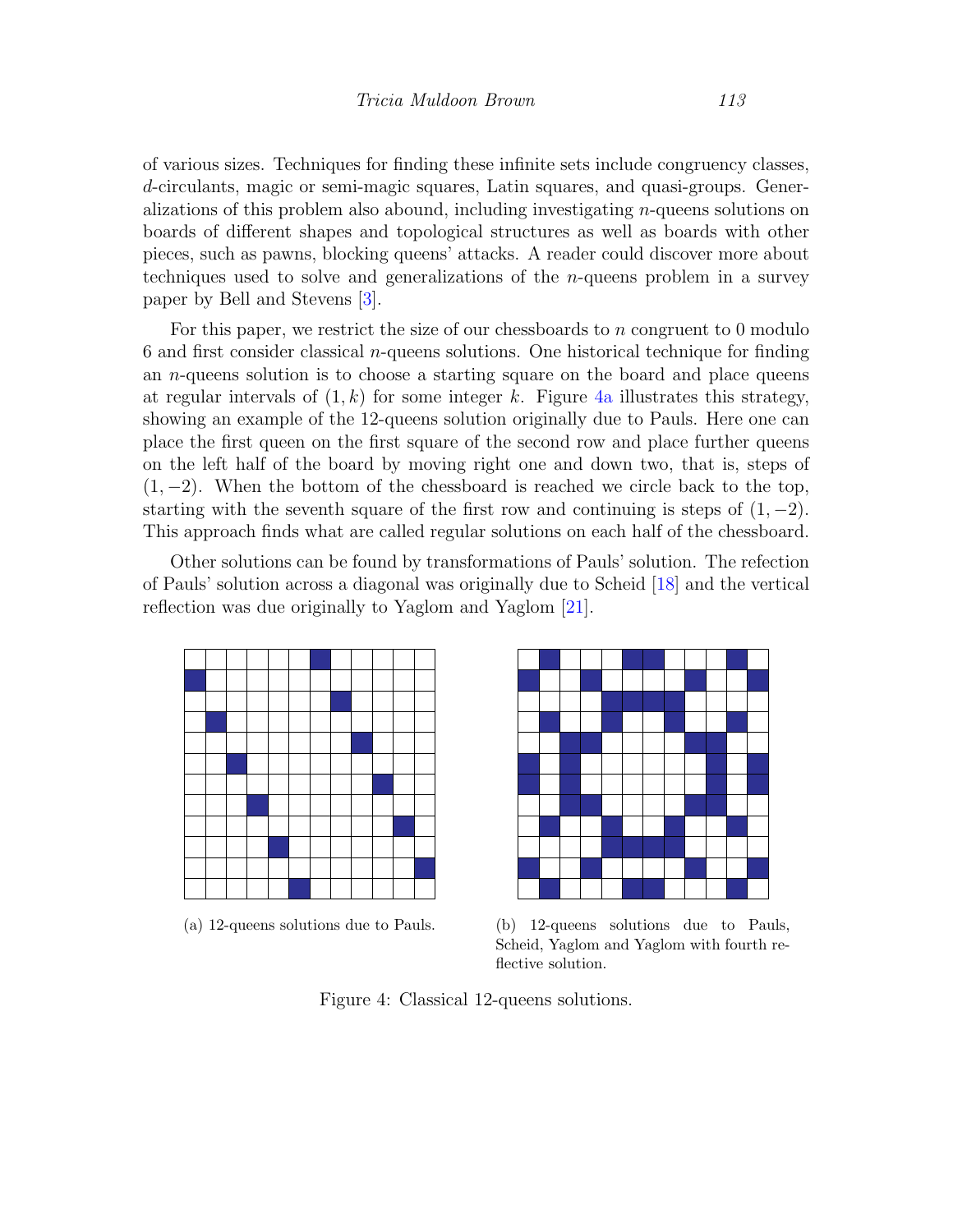In subsequent work, other authors have found different ways of representing general solutions, but in the case where  $n$  is congruent to 0 modulo 6, these new solution were always equal to one of the solutions found by Pauls, Scheid, or Yaglom and Yaglom. Figure [4b](#page-4-0) shows these three solutions along with a fourth solution found by composing the reflections of Scheid and Yaglom and Yaglom or equivalently rotating Pauls solutions 90° in the case  $n = 12$ . Given the lack of general solutions in this case historically, it is an interesting challenge to find more such solutions. (See [\[5\]](#page-16-2) for a more complete discussion on  $n$ -queens solutions in this congruency class.)

Now, let us consider the types of symmetry we can find in  $n$ -queens solutions by exploring an algebraic group action.

#### <span id="page-5-0"></span>3. Exploring symmetry in *n*-queens solutions

A traditional chessboard is a square and hence any symmetry of a solution must transpose the square onto the square. There are four rotations which are given by rotating the board by  $0^\circ$ ,  $90^\circ$ ,  $180^\circ$ , and  $270^\circ$ , and there are four reflections, namely the reflections across the center of the board vertically or horizontally and reflections across each diagonal. This group of eight actions is know as the dihedral group on eight elements or  $D_8$ . (More generally for any regular polygon with n sides the group of 2n reflections and rotations is the dihedral group  $D_{2n}$ . On an  $n \times n$  chessboard the rotations and reflections in  $D_8$  will act on any *n*-queens solution by reflecting or rotating the positions of each individual queen on the board. In particular any solution created by rotating or reflecting an *n*-queens solution is also a viable *n*queens solution. We ask, given an  $n$ -queens solutions how many distinct solutions are produced by actions of these eight group elements?

From abstract algebra, we know the number of distinct solutions generated by a group action must divide the order of the group. Thus on our chessboard, the dihedral group has order eight, so the possible sets of distinct solutions given an *n*-queens solution have cardinality one, two, four, or eight. Because an *n*-queens solutions does not have two queens in the same row, column, or diagonal, observe that applying any of the four reflections to an  $n$ -queens solution must produce a new distinct solution. Therefore the set of distinct solutions cannot have cardinality one. In fact each of the other three types of symmetry are possible, as we will see in the examples below. First, we need a few definitions.

**Definition 3.1.** Given an *n*-queens solution, if the group action of the dihedral group  $D_8$  produces four distinct solutions, we say each of these solutions is **symmetric**.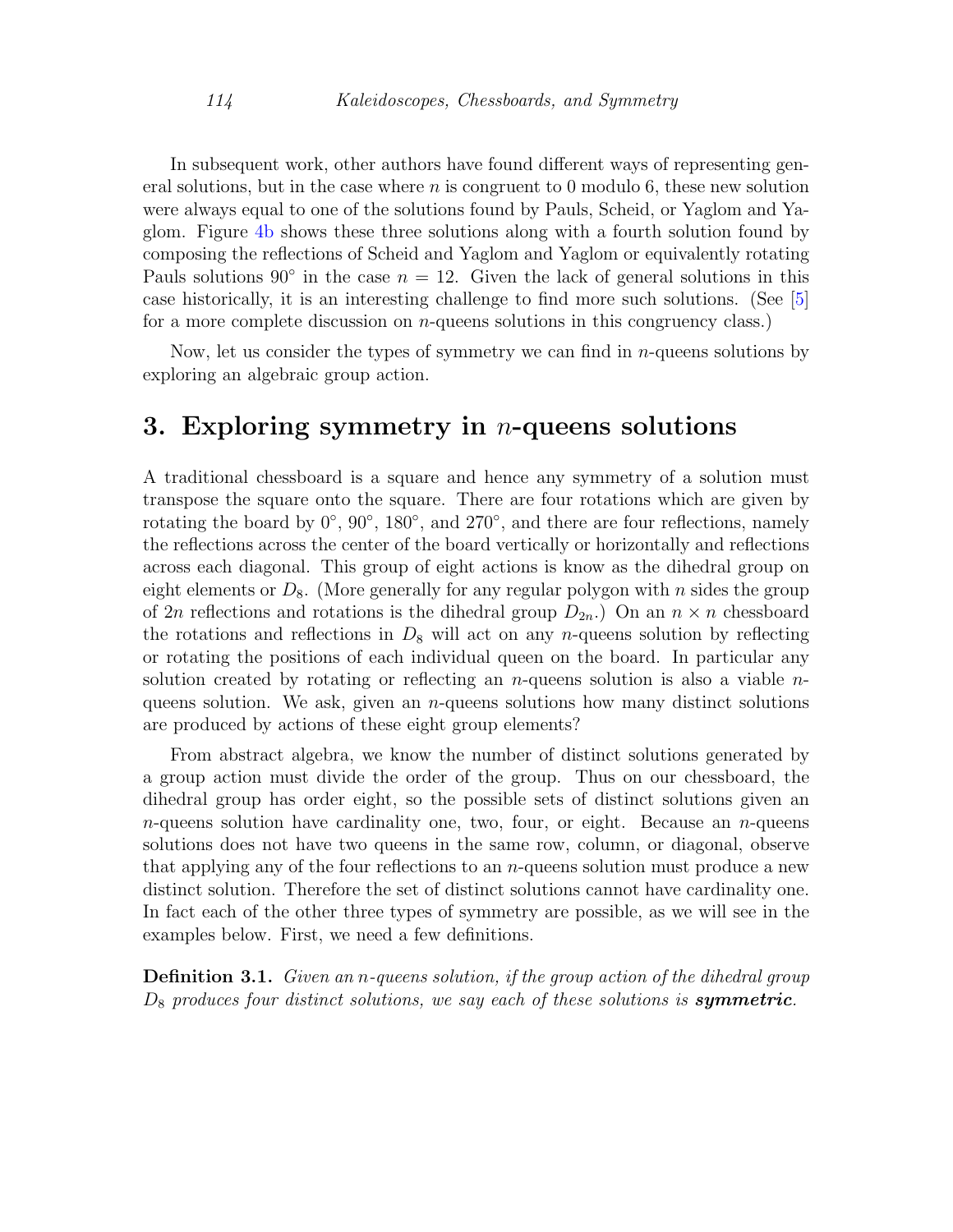The solution found in Figure [4a](#page-4-0) is an example of a symmetric 12-queens solution. We see all four  $n$ -queens solution generated by Pauls' solution in Figure [4b.](#page-4-0)

Definition 3.2. Given an n-queens solution, if the group action by the dihedral group produces only two distinct solutions, each of the solutions is called **doubly** symmetric.

Figures [5a](#page-6-0) and [5b,](#page-6-0) respectively, display a doubly symmetric 12-queens solution and the pair of distinct solutions generated by the group action, respectively.

<span id="page-6-0"></span>



(a) A doubly symmetric 12-queens solution. (b) Both solutions generated by the doubly symmetric 12-queens solution.

Figure 5: Doubly symmetric 12-queens solutions.

A 12-queens solution which is not symmetric or doubly symmetric is given in Figure [6a](#page-7-0) and we display all eight solutions generated by the group action in Figure [6b,](#page-7-0) see the following page.

Thus far we have seen examples for symmetric, doubly symmetric, and nonsymmetric solutions in the case  $n = 12$ . It is interesting to note that it is not true in general that for all  $n$  there even exist symmetric and doubly symmetric solutions, especially when n is small. See Kraitchik's book  $[12]$  for some of the known counts for symmetric, doubly symmetric, and non-symmetric solutions or reference OEIS sequences A032522 and A033148 from [\[15\]](#page-17-6) for totals.

In this article we wish to present artwork that can be created from an  $n$ -queens solution or combinations of  $n$ -queens solutions along with their reflections and rotations from the group action. Figure [7](#page-7-1) (also on the next page) shows the picture created by overlapping the three sets of solutions found in Figures [4b,](#page-4-0) [5b,](#page-6-0) and [6b.](#page-7-0)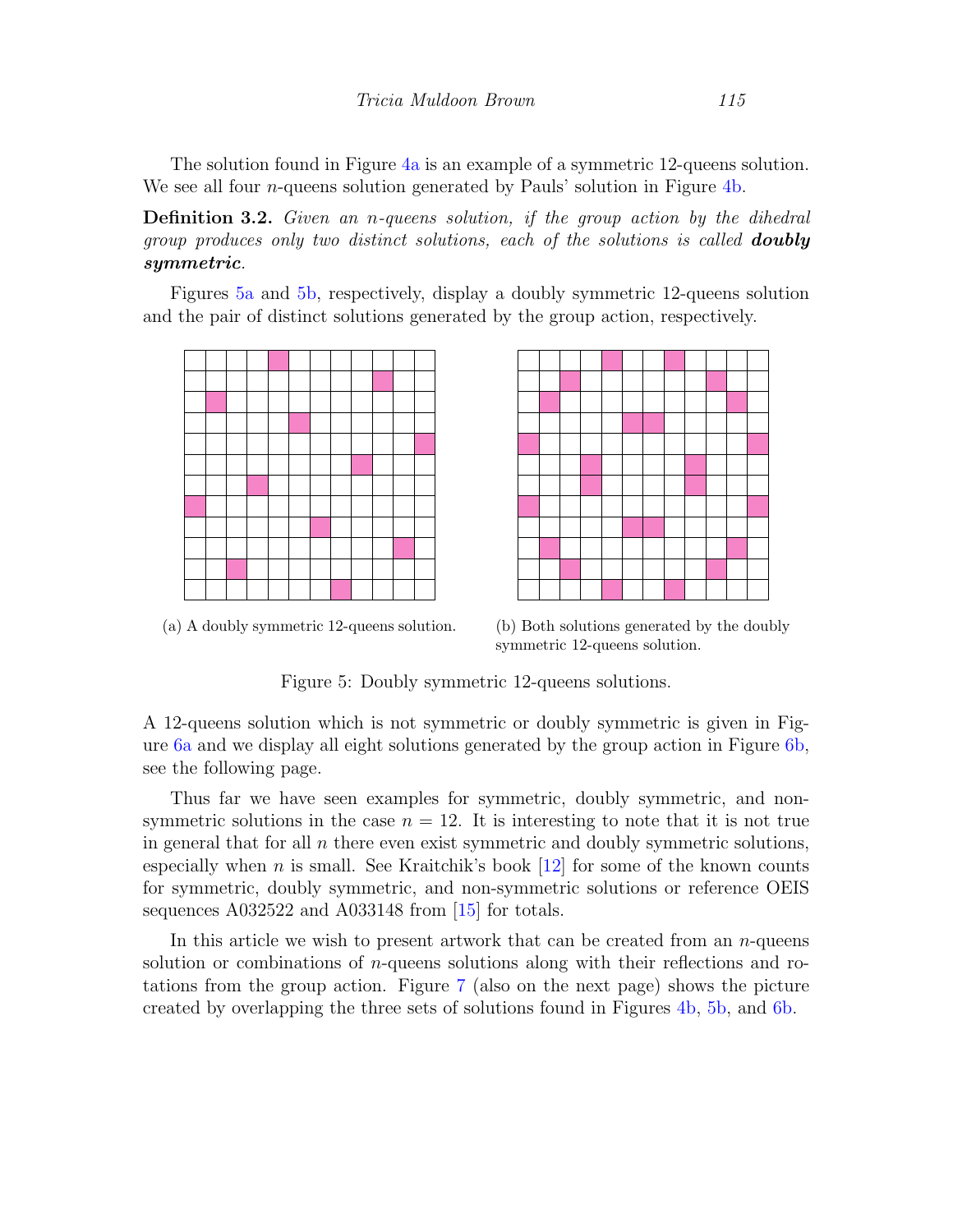<span id="page-7-0"></span>



(a) A non-symmetric 12-queens solution. (b) All eight solutions generated by the nonsymmetric 12-queens solution.

Figure 6: Non-symmetric 12-queens solutions.

The solutions are colored similarly to their original colors with the intersection between the solution set in Figure [6b](#page-7-0) and each of the other two sets of solutions being a mix of the two original colors. For example, the third square in the second row is part of the equivalence class of solutions in Figures [6b](#page-7-0) and [5b,](#page-6-0) so is colored an orchid color which is a mix of the lavender and purple. Similarly, the sixth square in the third row contains a queen both solution sets in Figures [6b](#page-7-0) and [5b](#page-6-0) and hence is colored royal purple color as a mix of the blue and purple.

<span id="page-7-1"></span>

Figure 7: Overlap of the 12-queens solutions in [4b,](#page-4-0) [5b,](#page-6-0) [6b.](#page-7-0)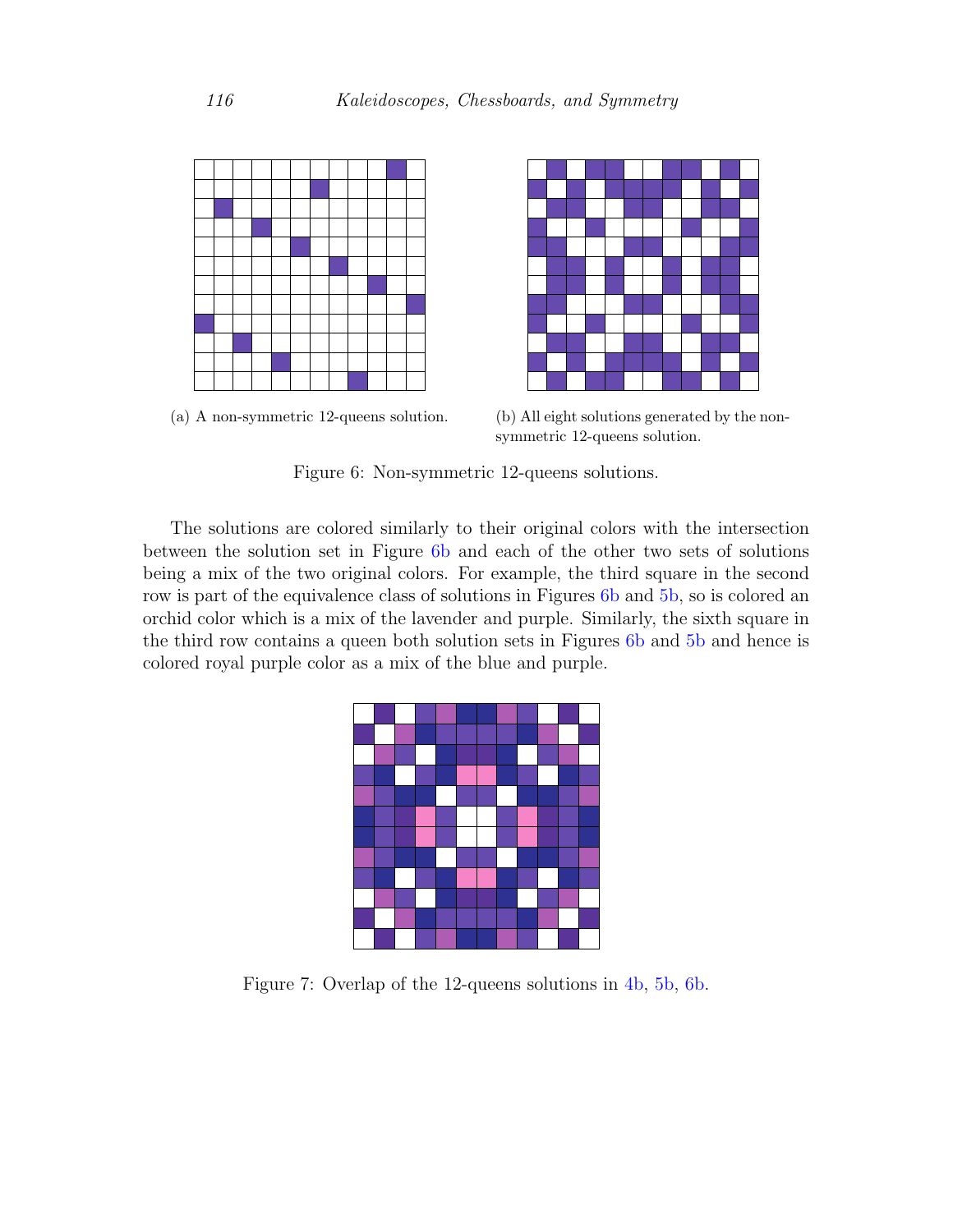Some sets of n-queens solutions do not overlap.

**Definition 3.3.** Two solutions or two solutions sets, respectively, are called **super**imposable if no square contains a queen in both solutions or solution sets, respectively.

We note that the solutions in Figures [4a](#page-4-0) and [5a](#page-6-0) as well of the sets of solutions in Figures [4b](#page-4-0) and [5b](#page-6-0) are superimposable. Figure [8](#page-8-0) displays a design with these two superimposable solutions. Finding and counting sets of superimposable solutions is an interesting topic in its own right, but when used to create a design, superimposable solutions use a minimal number of colors. In many cases it is the overlap and the utilization of more colors which makes the design more complex and attractive.

<span id="page-8-0"></span>

Figure 8: Two superimposable 12-queens solution sets

Finally we examine some designs lacking rotational or reflectional symmetry to contrast with the chessboards we have seen thus far. Consider the following four designs in Figures [9](#page-9-0) and [10.](#page-9-1)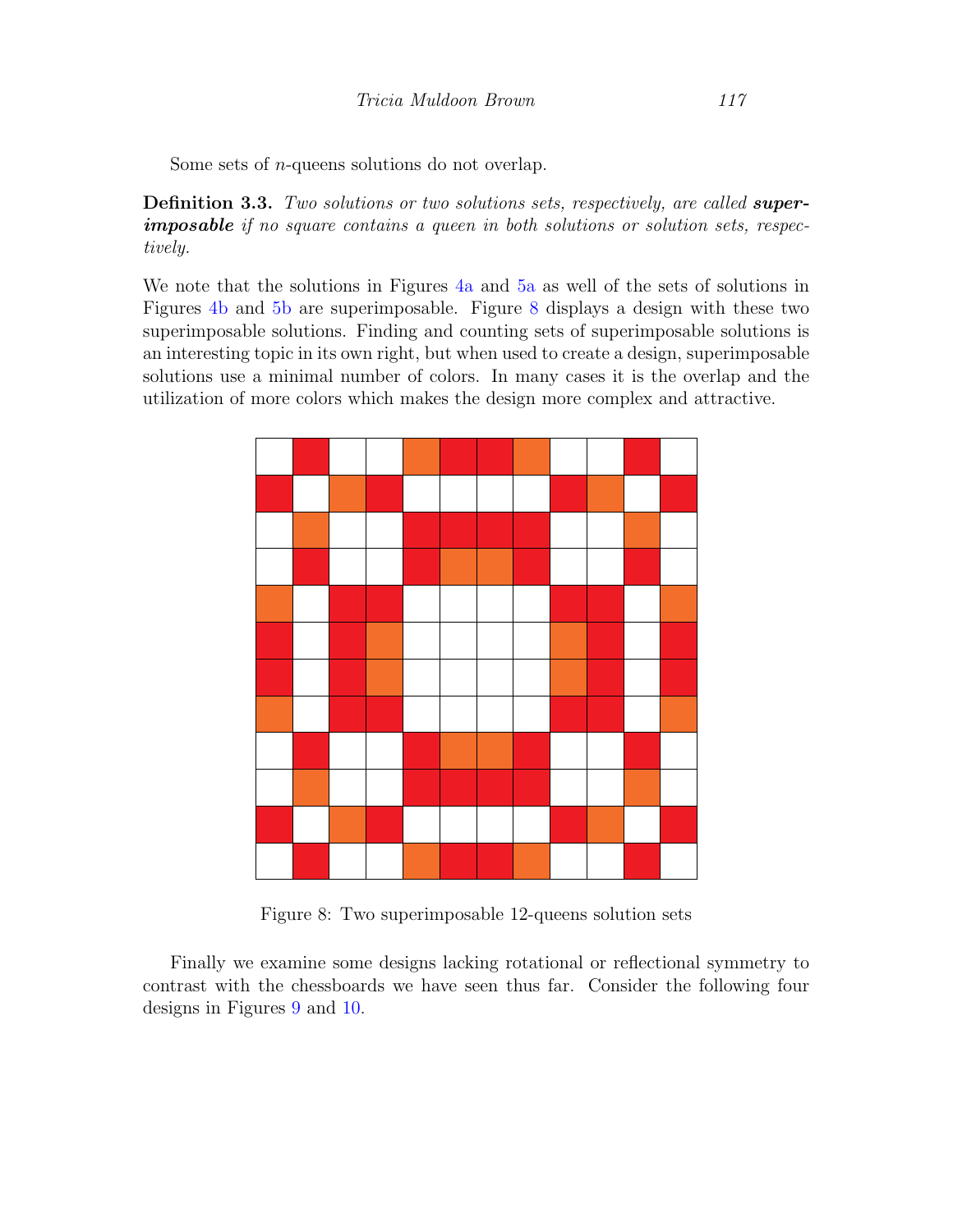<span id="page-9-0"></span>

(a) Reflections and rotations of Pauls' 12 queens solution with queens removed.



(b) Seven of eight solutions generated by a non-symmetric 12-queens solution.

Figure 9: Chessboards which are asymmetric with respect to reflection

Figures [9a](#page-9-0) and [9b](#page-9-0) illustrate designs which are not invariant under the group action of the dihedral group. These chessboards are not as predictable as and lack the symmetry of the previous designs. Two more complex examples of asymmetrical compositions are found in Figure [10.](#page-9-1) These pictures were created by switching the colors of a subset of squares in a set of three overlapping 24-queens solutions.

<span id="page-9-1"></span>



(a) Bi-toned 24-queens solutions. (b) Chaotic 24-queens solution.

Figure 10: Asymmetrical 24-queens solutions.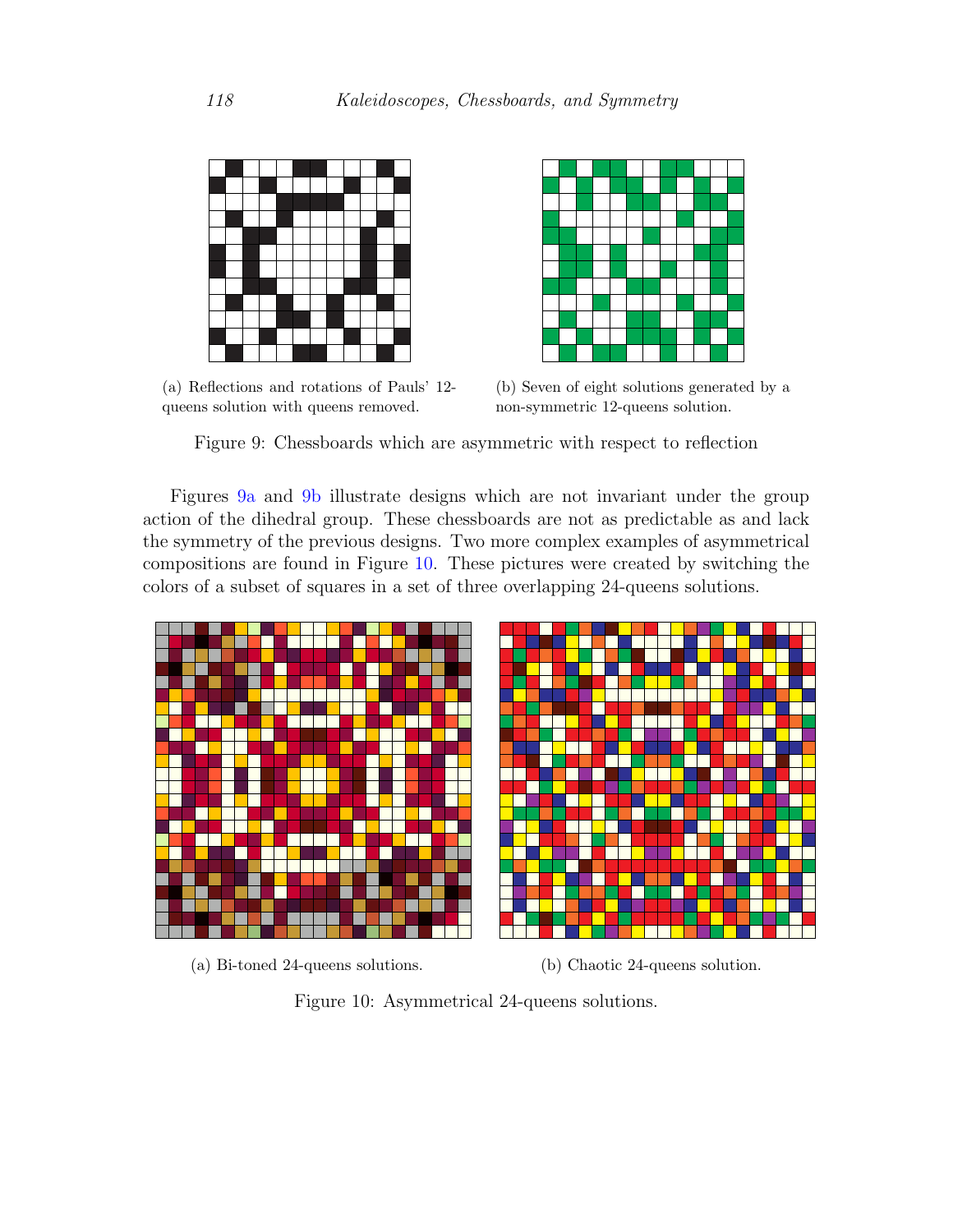In the final section, we explore why the symmetry in these designs may or may not appeal to an observer. We also display further examples of chessboard compositions for  $24 \times 24$  boards, mainly focusing on the situation where a set of 24 queens produces eight distinct solutions through its symmetries.

### <span id="page-10-0"></span>4. The beauty of n-queens solutions

We begin our final section with illustrations of the general  $n$ -queens solutions in the case  $n = 24$  mentioned above and used to create the overlapping designs. Starting with Pauls's solution, as is Figure [4b,](#page-4-0) the picture in Figure [11](#page-10-1) shows the set of four solutions obtained by the symmetries of the square on the same  $24 \times 24$  board.

<span id="page-10-1"></span>

Figure 11: Symmetric 24-queens solutions generated from Pauls' solution.

Next, the pictures in Figures [12](#page-11-0) and [13](#page-11-1) illustrate designs generated by the group acting on different non-symmetric solutions.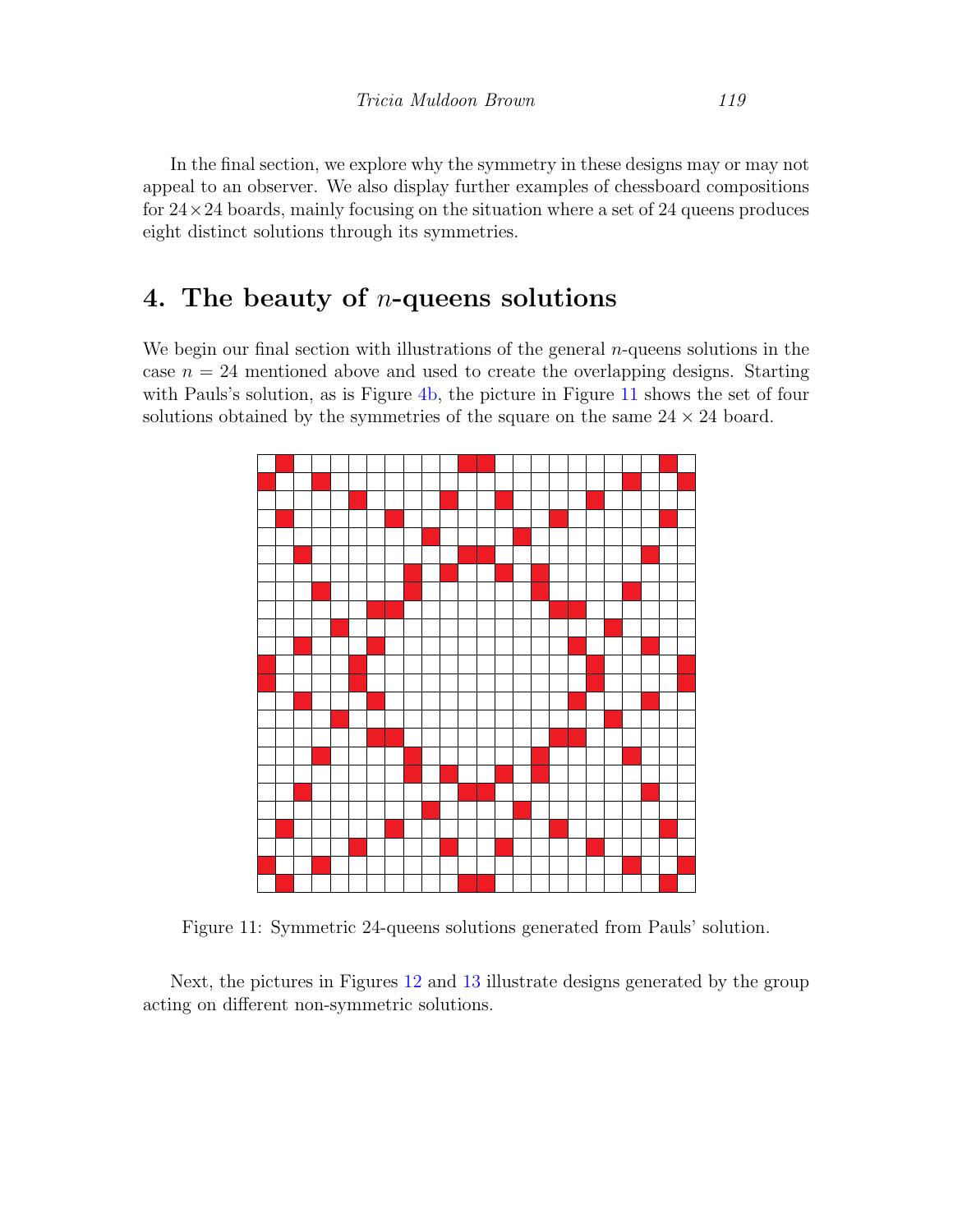<span id="page-11-0"></span>

Figure 12: 24-queens solutions and their symmetries.

<span id="page-11-1"></span>

Figure 13: 24-queens solutions and their symmetries.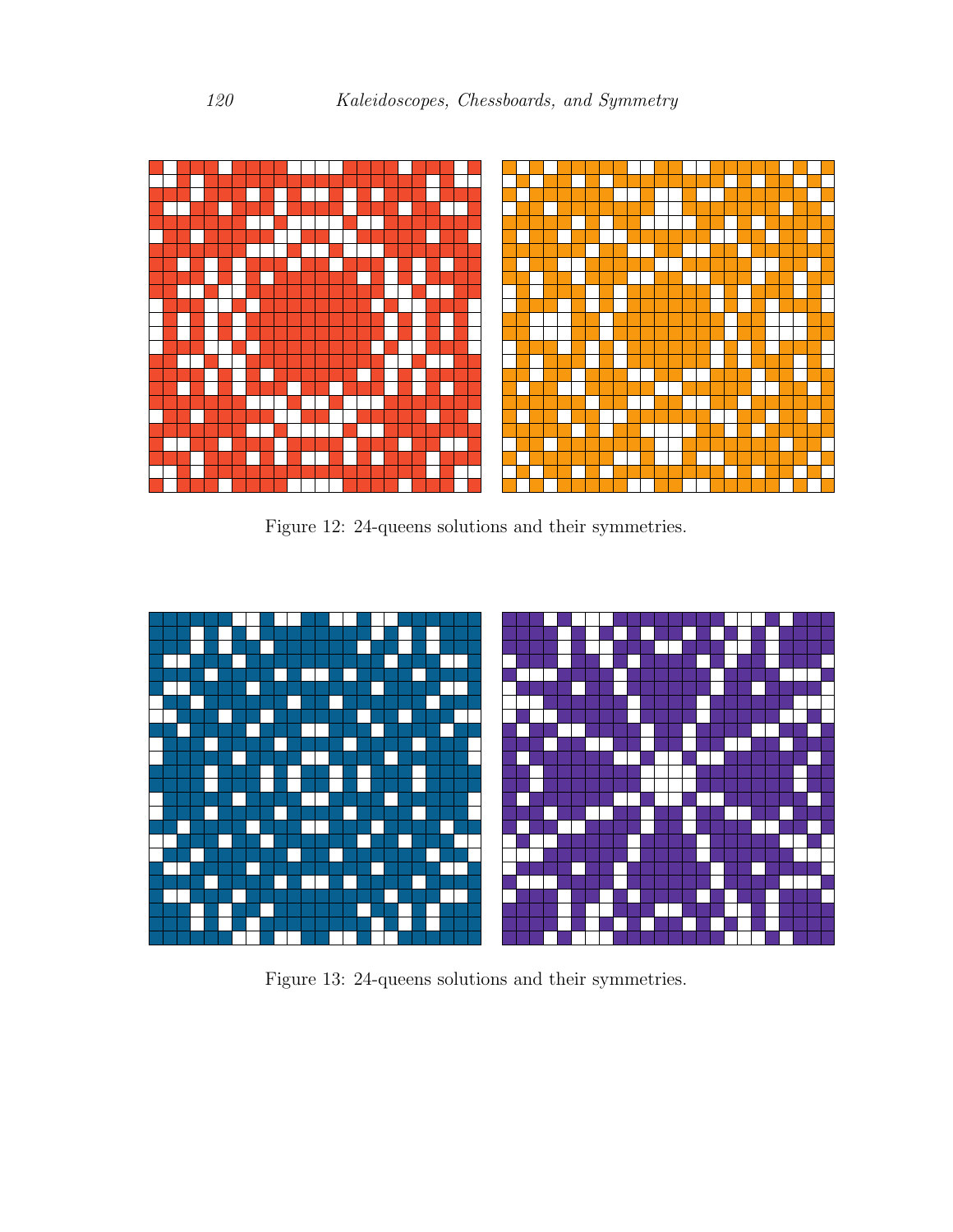These solution sets along with those used to generate the artwork in Figure [1](#page-2-0) are from general *n*-queens solutions in the case "*n* congruent to 0 modulo 6" found in [\[5,](#page-16-2) [6\]](#page-16-3). In each of these designs the white space shows the placement of the queens. We note that the patterns are not all alike; some solutions lead to flower-like pictures while others are more circular.

We can create even more complex designs by overlapping some of these 24-queens solutions. The general method to complete this process is as follows. Begin with a set,  $Q = \{s_1, s_2, \ldots, s_k\}$ , of k n-queens solutions for some natural number k. For each solution  $s_i$  in  $Q$ , apply the group action of the dihedral group and let  $S_i$  be the set of squares which contain a queen in at least on solution generated by the group action. Partition the squares of a chessboard into distinct sets as one would a Venn diagram; the sets being all non-empty intersections of exactly  $k$  sets from the set of equivalence classes and their complements  $\{S_1, S_2, \ldots, S_k, S_1^c, S_2^c, \ldots, S_k^c\}$ . For example, in the case  $k = 3$ , if no pair of solutions is superimposable, the nonempty sets are  $S_1 \cap S_2 \cap S_3$ ,  $S_1 \cap S_2 \cap S_3^c$ ,  $S_1 \cap S_2^c \cap S_3$ ,  $S_1^c \cap S_2 \cap S_3$ ,  $S_1 \cap S_2^c \cap S_3^c$ ,  $S_1^c \cap S_2 \cap S_3^c$ ,  $S_1^c \cap S_2^c \cap S_3$ , and  $S_1^c \cap S_2^c \cap S_3^c$ . Each of these sets is assigned a color and the chessboard is colored accordingly.

In many cases, as in Figure [7,](#page-7-1) the base colors assigned to the solutions can be combined and blended to choose colors for sets containing squares from more than one solution. Examples of overlapping solutions are displayed in Figure [14](#page-13-0) and Figure [15](#page-15-0) on the following pages. To me, each of these pictures is a snapshot of a single moment looking through the kaleidoscope just before the brightly colored glass falls into a new position. The compositions from these  $n$ -queens solutions demonstrate the symmetry and beauty of mathematics while providing a surprising connection between a classical chess problem and the memories from my childhood.

The final question which then arises is, "What is the connection between symmetry and beauty, especially in the context of the chessboard and n-queens artwork?"

The word symmetry can take on several connotations. Colloquially, symmetry implies a sense of balance and proportion and, according to Weyl in his influential book Symmetry [\[20\]](#page-17-7), a "concordance of several parts by which they integrate into a whole." As a principle of art, symmetry is, by definition, a desirable and attractive property. To mathematicians the definition is more exacting. As discussed in Section [3,](#page-5-0) mathematical symmetry in a plane requires a transformation of an object onto itself as it is reflected across a line in the plane. Thus we ask, how does the more vague concept of artistic symmetry relate to precise mathematical definition and how is the beauty of an object revealed by both definitions?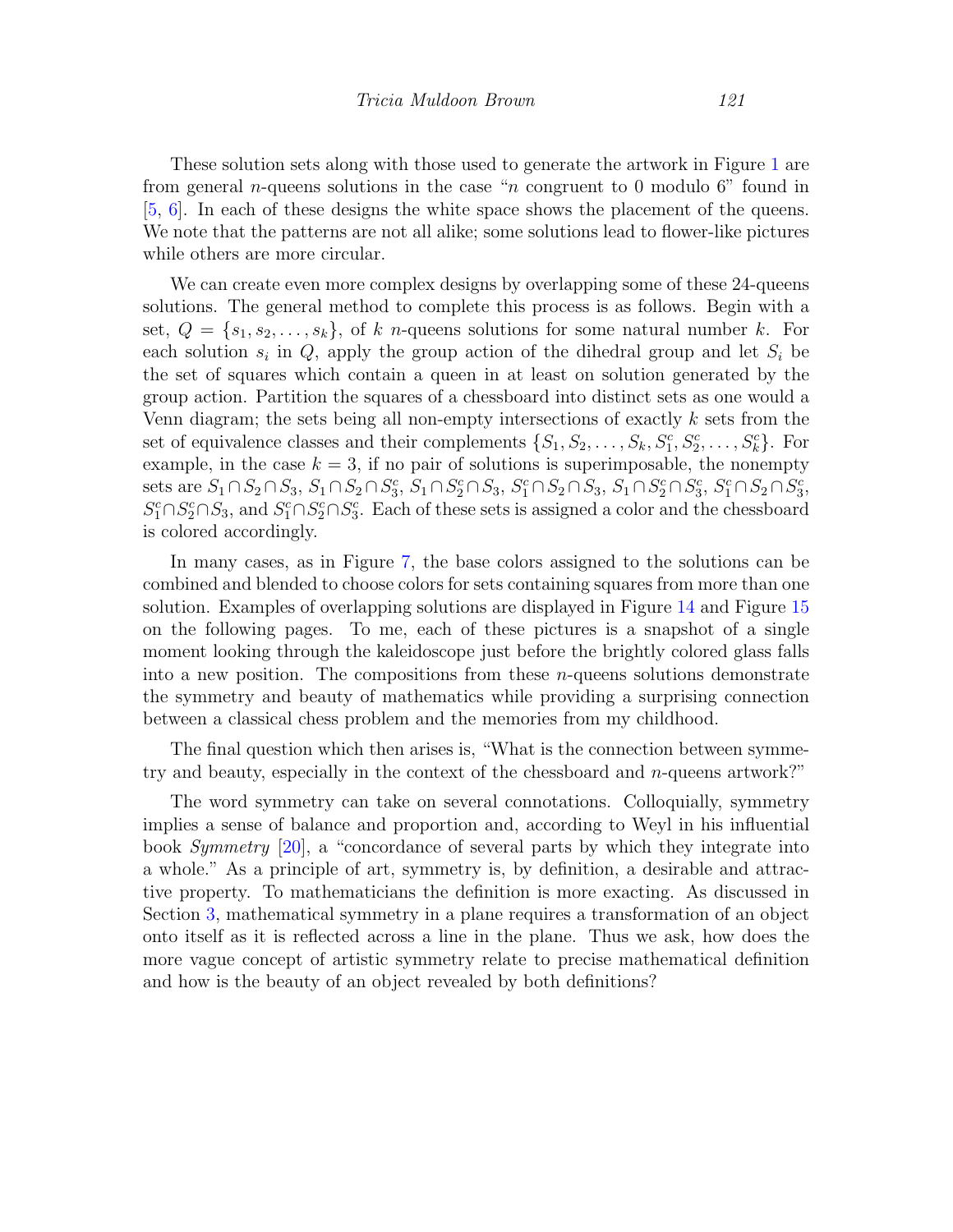<span id="page-13-0"></span>

Figure 14: Artwork created by overlapping three 24-queens solutions.

Historically, artistic symmetry has been valued as one of the four objective laws of in the classical conception of beauty. In [\[1\]](#page-16-4), the ancient Greek philosopher Aristotle wrote, "The chief forms of beauty are order and symmetry and definiteness, which the mathematical sciences demonstrate in a special degree." More recently, Voloshinov [\[19\]](#page-17-8) makes the argument that symmetry is a "superprinciple" in art, analogously to symmetry as a superprinciple in physics, as the other three objective laws, proportion, the golden section, and rhythm, respectively, are actually applications of symmetry as "the symmetry of similarity", "the symmetry of the parts and the whole," and over time "translational symmetry", respectively. Thus, in this opinion, classical objective beauty is determined by artistic symmetry within a work of art, and so all designs created from overlapped equivalence classes of  $n$ -queens solutions are classically beautiful, including the simple kaleidoscopic designs in Figures [1,](#page-2-0) [12,](#page-11-0) and [13,](#page-11-1) as well as the more complex overlapping designs in Figures [7](#page-7-1) and [14.](#page-13-0)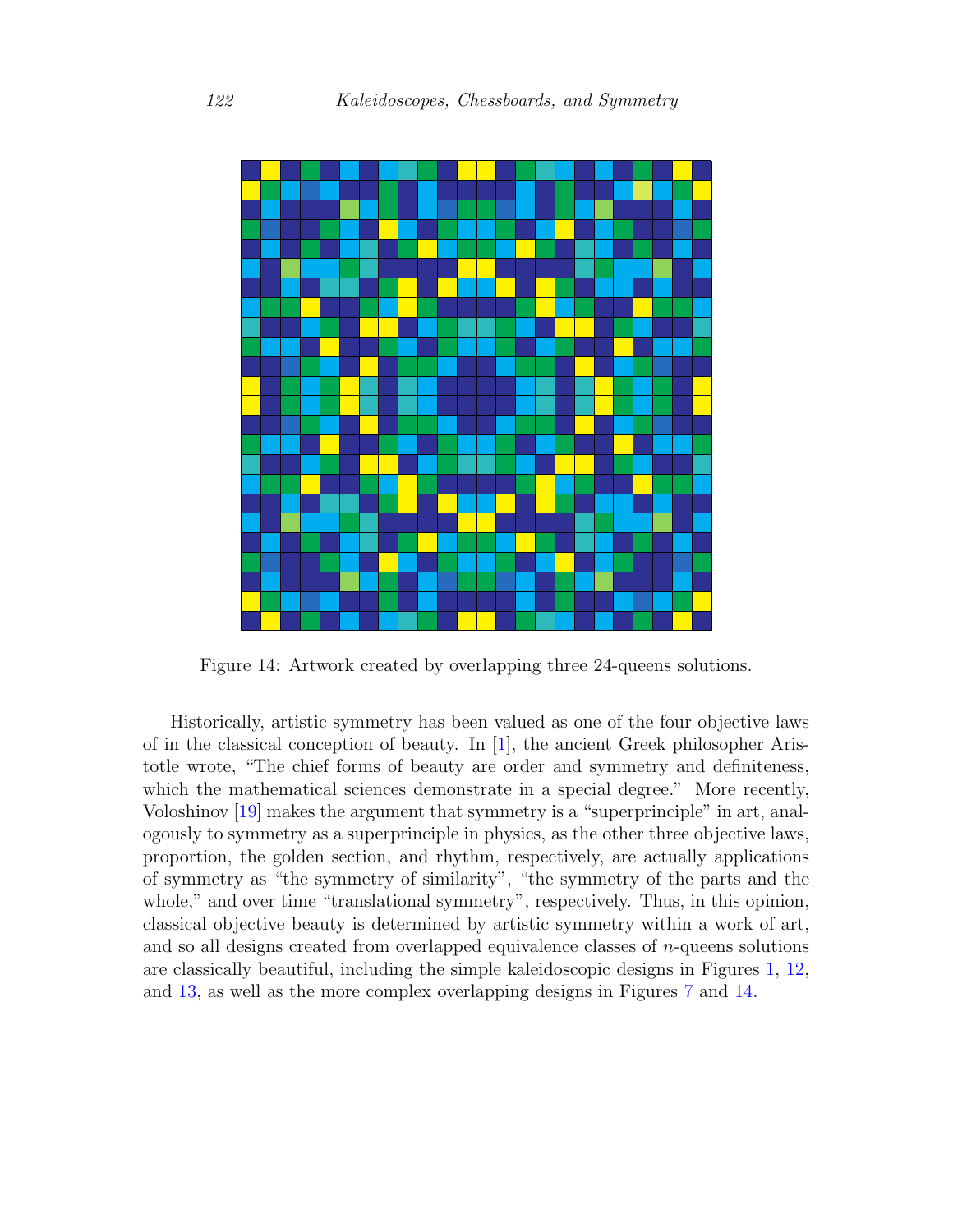However, some argue that true mathematical symmetry is not pleasing in artwork. Voloshinov writes there is an "aesthetic coldness of ideal symmetry," and McManus [\[13\]](#page-17-9) describes symmetry as synonymous with "constraint," "boredom," and "simplicity" like in Figure [11,](#page-10-1) while asymmetry is explained as "motion," "freedom," and "complexity" which can be felt even in the basic designs found in Figure [9.](#page-9-0) McManus argues that as counterparts both symmetry and asymmetry are essential to the discussion of aesthetics as well as science. For example, the design in Figure [10a](#page-9-1) retains the symmetry of shape, but not the symmetry of color. Too much asymmetry can also be a problem. Figure [10b](#page-9-1) may be less predictable than a mathematically symmetric composition, but also illustrates a chaos that can be difficult to comprehend. Dreyfus and Eisenberg note that the human attraction to symmetry is an open question and while it may be a part of our nature, learning to use symmetry is a skill that must be acquired [\[7,](#page-16-5) [8\]](#page-16-6). This may explain why artists and experts have a preference for the novelty of asymmetry as they have had more training in identifying and working with symmetric designs.

Lastly, there is evidence that humans are naturally drawn to symmetry because of the way the brain uses symmetry to understand relationships between objects. Symmetry has been explored in psychological studies as an important part of our perception of human beauty (see Grammer [\[11\]](#page-16-7)); research also links symmetry with health and attractiveness (see Fink [\[10\]](#page-16-8)). In [\[2\]](#page-16-9), the controversial philosopher Avital describes symmetry as the relationship between an object depicted in a work of art and all such objects that exist outside the artwork; thus even though nature does not have perfect mathematical symmetry, a painting can. He argues that mathematicians and artists are both "concerned with the connecting of universals" and that the difference is in the "level of connectivity they achieve." Findings from Enquist and Arak [\[9\]](#page-16-10) support these conclusions. They programmed artificial neural networks to analyze signals and saw "the preference for symmetry is a consequence of the need to recognize signals irrespective of their position or orientation." They note that humans find "symmetric patterns attractive in contexts unrelated to signalling" and hypothesize this "may result from the universal need among organisms to recognize objects," an idea introduced by Zee in [\[22\]](#page-17-10). Avital further explains, the external reference in figurative art will elevate an artwork to something bigger while abstract art is only self-referential and descends from an abstract concept to a single example. In this framework, Avital would categorize Figures [3](#page-3-0) and [15](#page-15-0) as artwork, while leaving the designs in Figure [2](#page-2-1) as merely "aesthetic objects."

Despite these deliberations, the central unanswered question is posed by Weyl [\[20\]](#page-17-7):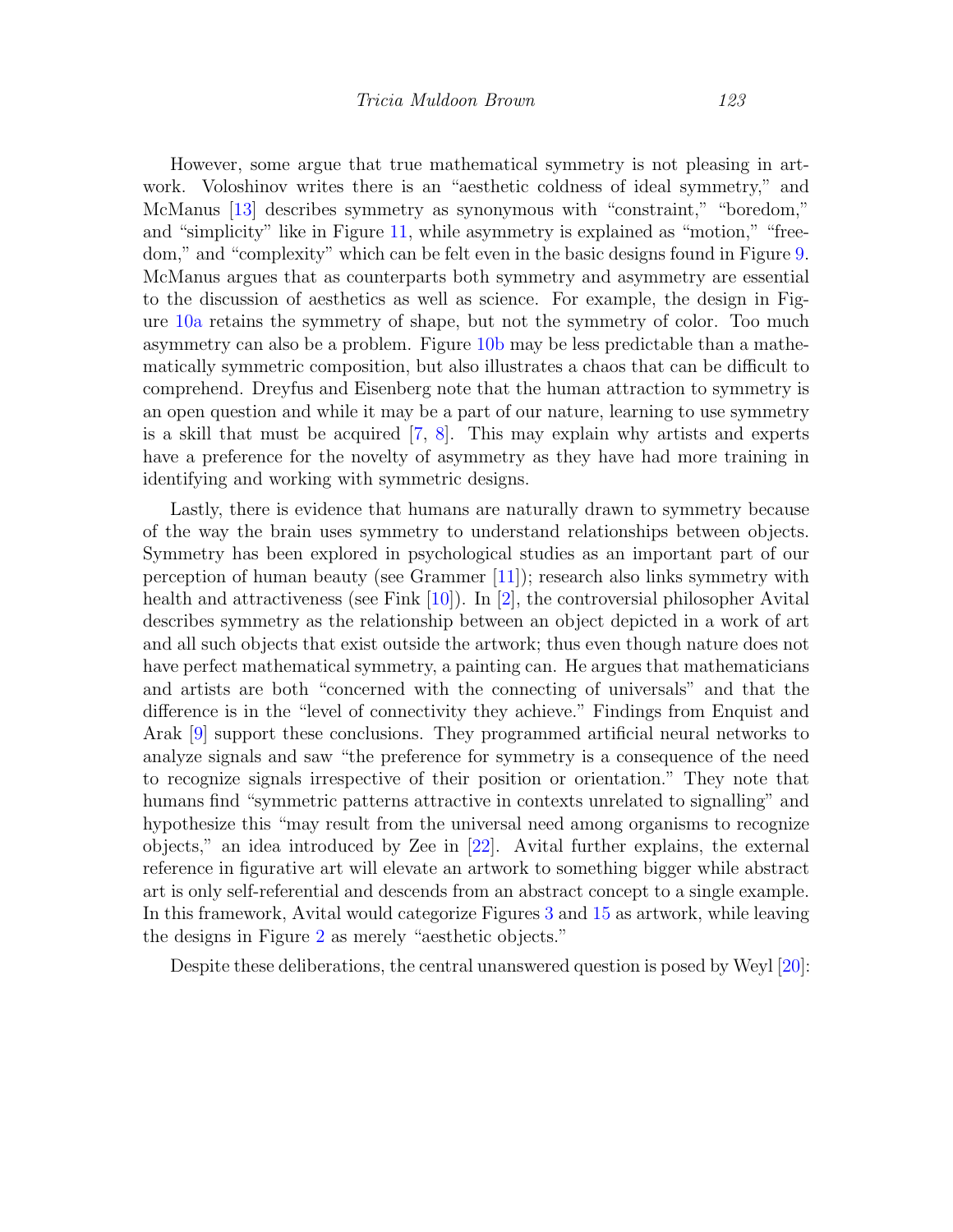<span id="page-15-0"></span>

Figure 15: Stained Glass Window.

One may ask whether the aesthetic value of symmetry depends on its vital value: Did the artist discover the symmetry with which nature according to some inherent law has endowed its creatures, and then copied and perfected what nature presented but in imperfect realizations; or has the aesthetic value of symmetry an independent source?

Many mathematicians who have been surprised, even awed, by the symmetry found in their research may agree with Weyl, as do I. And so we conclude with his response to the question above:

I am inclined to agree with Plato that the mathematical idea is the common origin of both: the mathematical laws governing nature are the origin of symmetry in nature, the intuitive realization of the idea in the creative artist's mind its origin in art; . . . .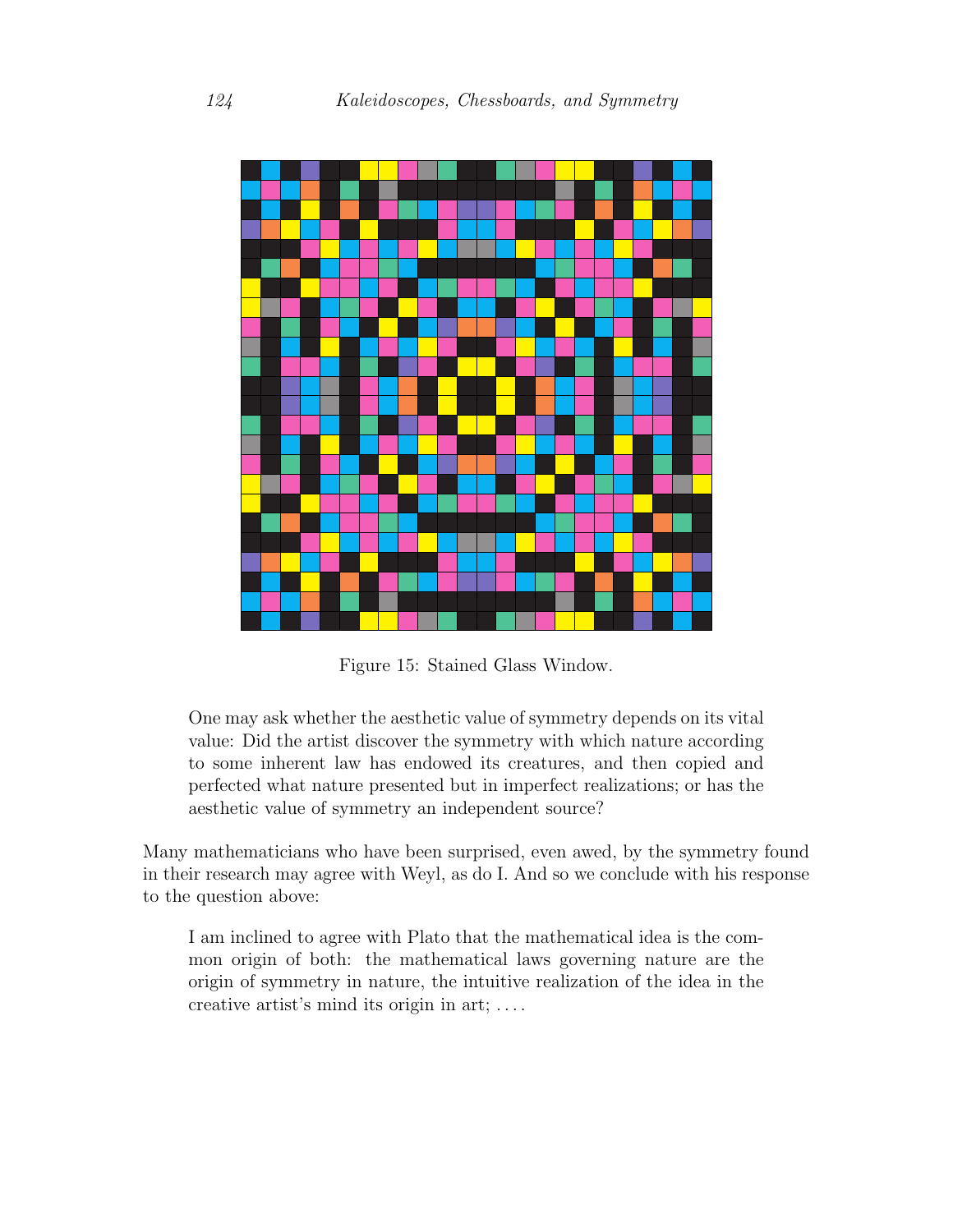#### References

- <span id="page-16-4"></span>[1] Aristotle, Metaphysics, Book XIII (translated by W. D. Ross), The Internet Classics Archive, classics.mit.edu, 350 B.C.E.
- <span id="page-16-9"></span>[2] Tsion Avital, "Symmetry: The connectivity principle of art", Symmetry: Culture and Science Volume 1 Number 1 (1996), pages 27-50.
- <span id="page-16-1"></span>[3] JORDAN BELL AND BRETT STEVENS, "A survey of known results and research areas for n-queens, Discrete Mathematics, Volume 309 Number 1 (2009), pages 1-31.
- <span id="page-16-0"></span>[4] Max Bezzel, "Proposal of 8-queens problem", Berliner Schachzeitung, Volume 3 (1848), page 363. (Submitted under the author name "Schachfreund".)
- <span id="page-16-2"></span>[5] TRICIA MULDOON BROWN, "Nonattacking Arrangements of  $n$  Queens with Initial Placements", Journal of Recreational Mathematics, Volume 38 Number 1 (2014), pages 23-37.
- <span id="page-16-3"></span>[6] Tricia Muldoon Brown, "Shifted 2-circulants and the n-queens problem", preprint 2015.
- <span id="page-16-5"></span>[7] Tommy Dreyfus and Theodore Eisenberg, "On Symmetry in school mathematics", *Symmetry: Culture and Science* Volume 9 Numbers 2-4 (1998), pages 189-197.
- <span id="page-16-6"></span>[8] Tommy Dreyfus and Theodore Eisenberg, "Symmetry in mathematics learning", Zentralblatt für Didaktik der Mathematik Volume  $2$  (1990), pages 53-59.
- <span id="page-16-10"></span>[9] Magnus Enquist and Anthony Arak, "Symmetry, beauty, and evolution", Nature Volume 372 (1994), pages 169-172.
- <span id="page-16-8"></span>[10] Bernhard Fink, Nick Neave, John T. Manning, and Karl Grammer, "Facial symmetry and judgements of attractiveness, health and personality", Personality and Individual Differences, Volume 41 Number 3 (2006), pages 491– 499.
- <span id="page-16-7"></span>[11] Berhard Fink, Karl Grammer, and Randy Thornhill, "Human (Homo sapiens) facial attractiveness and sexual selection: the role of symmetry and averageness", *Journal of Comparative Psychology*, Volume 108 Number 3 (1994), pages 233–242.